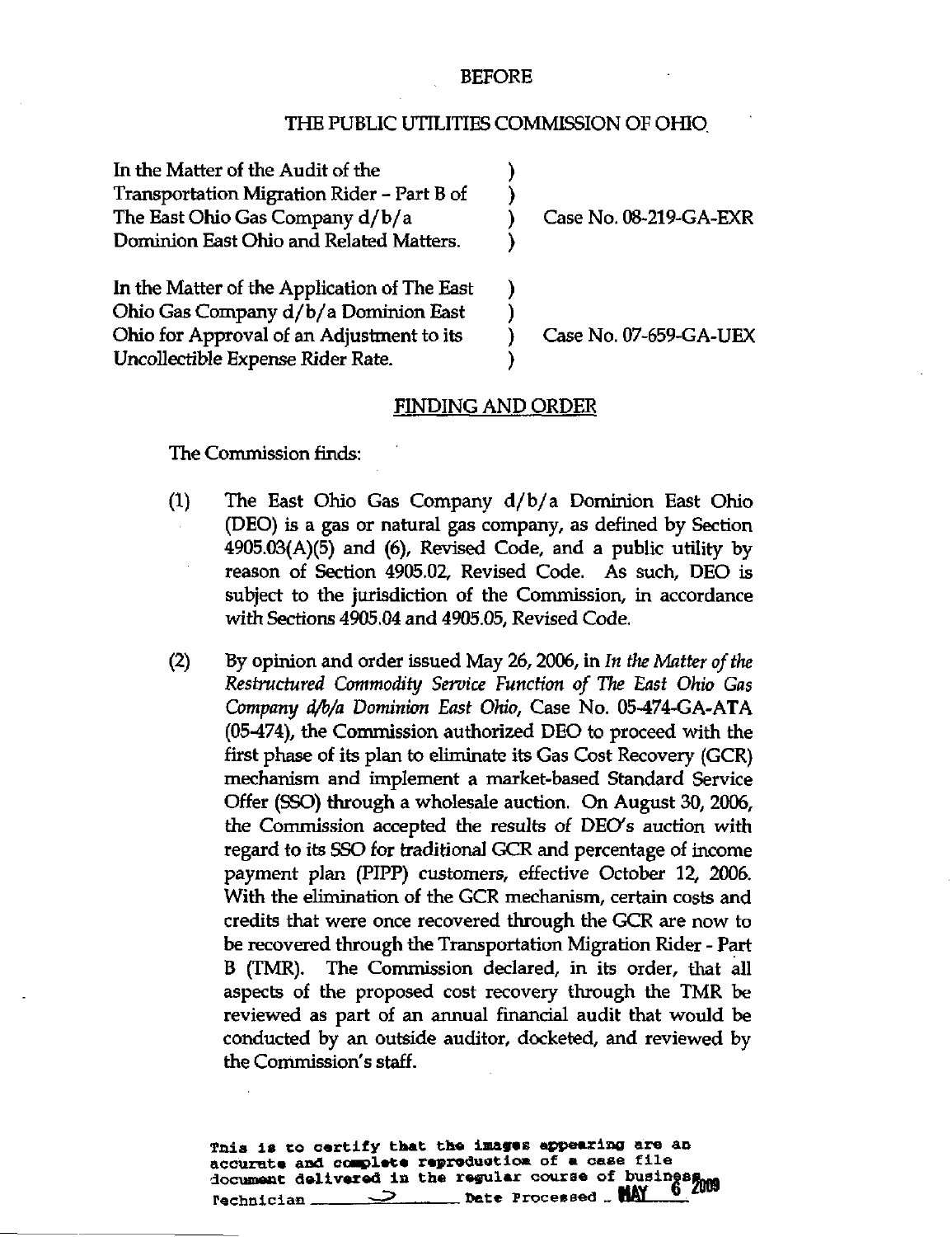- (3) Cn December 31, 2007, the Commission opened Case No. 08-219-GA-EXR (08-219) for the purpose of reviewing DEO's TMR.
- (4) On March 26, 2008, the Commission issued an entry in 05-474, initiating a financial review of DEO's TMR for the period of October 12, 2006, through August 31, 2008. The due date for the TMR report was October 24, 2008.
- (5) By entry issued November 13, 2008, in 05-474 and 08-219, the attomey examiner found, inter alia, that the review of DEO's TMR should be considered in a separate docket from 05-474 and that it was appropriate for that consideration to occur in 08-219. In addition, the attomey examiner granted DEO's motion for an extension of time until November 14,2008, to file its report.
- (6) The financial report for the TMR for the period of October 12, 2006, through August 31, 2008, was filed by Deloitte & Touche, LLP, (D&T) on November 14, 2008, in 08-219. The report details the procedures, agreed to by DEO and the Commission's Staff, that were performed by D&T. In its report, D&T did not note any discrepancies in DEO's calculation of the TMR.
- (7) On November 14, 2008, D&T filed the report of DEO's uncollectible expense through a bad debt recovery mechanism, for the period of January 1,2007, through December 31,2007, in Case No. 07-659-GA-UEX (07-659). In its report, D&T noted that its review was in conjunction with the Commission's decision in In the Matter of the Joint Application of The East Ohio Gas Company d.b.a. Dominion East Ohio, Columbia Gas of Ohio, Inc., Vectren Energy Delivery of Ohio, Northeast Ohio Natural Gas Corp., and Oxford Natural Gas Company for Approval of an Adjustment Mechanism to Recover Uncollectible Expenses, Case No. 03-1127-GA-UNC (December 17, 2003). The report details the procedures, agreed to by DEO and the Commission's Staff, that were performed by D&T. In its report, D&T found only one discrepancy and stated that DEO explained it as relating to the timing of differences in the general ledger and an interest true-up based on the final summary of the 2007 bad debt tracker activity.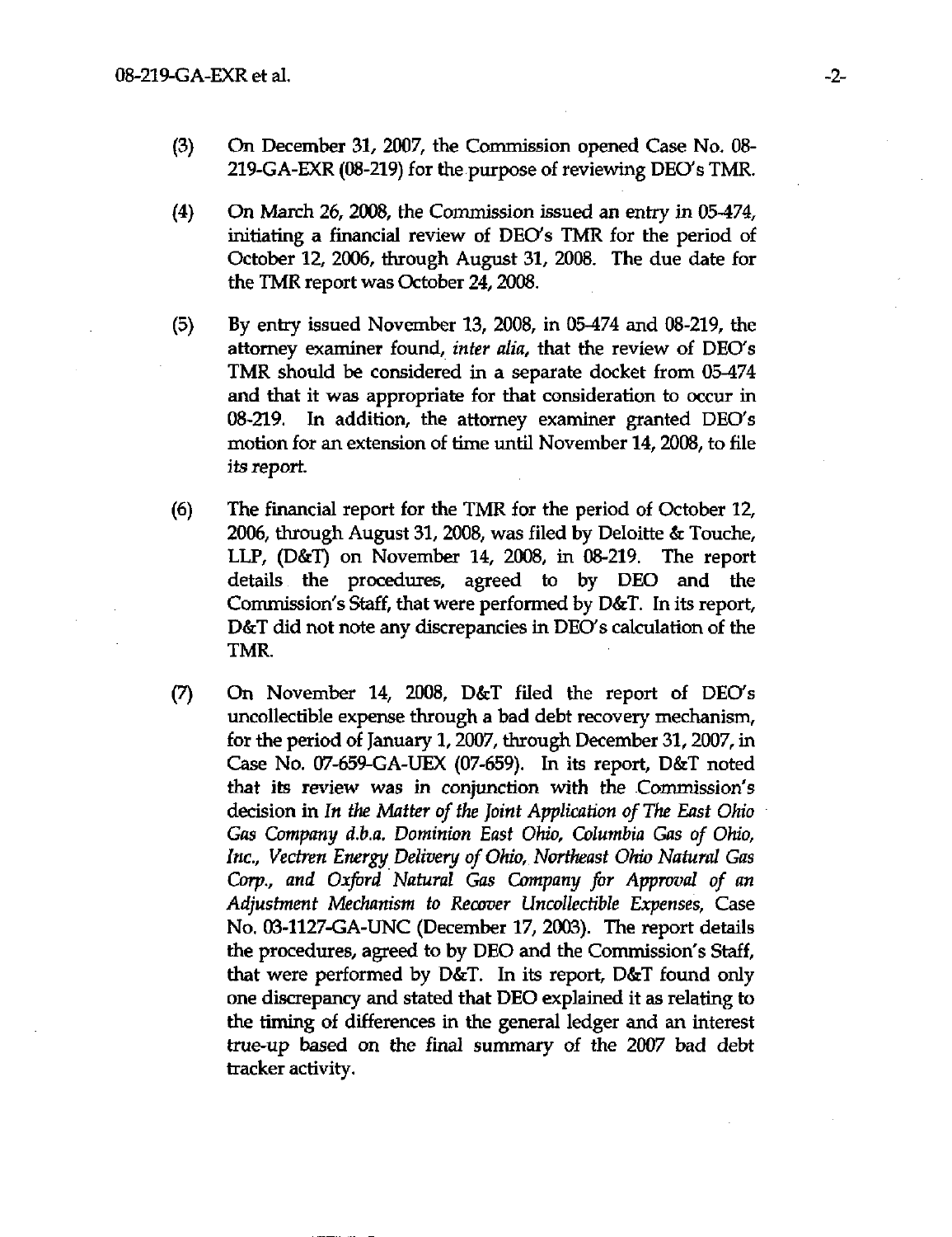- $(8)$  By entries issued February 23, 2009, and March 12, 2009, the attorney examiner, *inter alia*, granted the motions to intervene filed by the Office of the Ohio Consumers' Counsel (OCC) and Interstate Gas Supply, Inc. In addition, in the February 23, 2009, entry, the examiner ordered that comments and reply comments on the financial report of the TMR and the review of DEO's uncollectible expense rider be filed by March 12, 2009, and March 26, 2009, respectively. Subsequently, by entry issued March 12, 2009, the examiner granted OCC's motion for extension of time to file comments and reply comments, until March 19, 2009, and April 2, 2009, respectively.
- (9) The Commission has reviewed the reports filed in these dockets by D&T and notes that no comments were filed regarding either the financial TMR report or the report for the uncollectible expense through a bad debt recovery mechanism. D&T noted one discrepancy in the report submitted for the uncollectible expense and it related to the timing of differences in the general ledger and an interest true-up based on the final summary of the 2007 bad debt tracker activity. Therefore, the Commission finds that DEO should reconcile the reported discrepancy and, as part of the next review of DEO's uncollectible expense, the auditor should verify that the company has reconciled this discrepancy. Accordingly, the Commission concludes that the findings of D&T, set forth in the reports, should be adopted by the Commission.

It is, therefore,

ORDERED, That the findings of D&T, set forth in the reports, be adopted. It is, further,

ORDERED, That DEO reconcile the reported discrepancy and, as part of the next review of DEO's uncollectible expense, the auditor verify that the company has reconciled the discrepancy noted in the D&T report. It is, further.